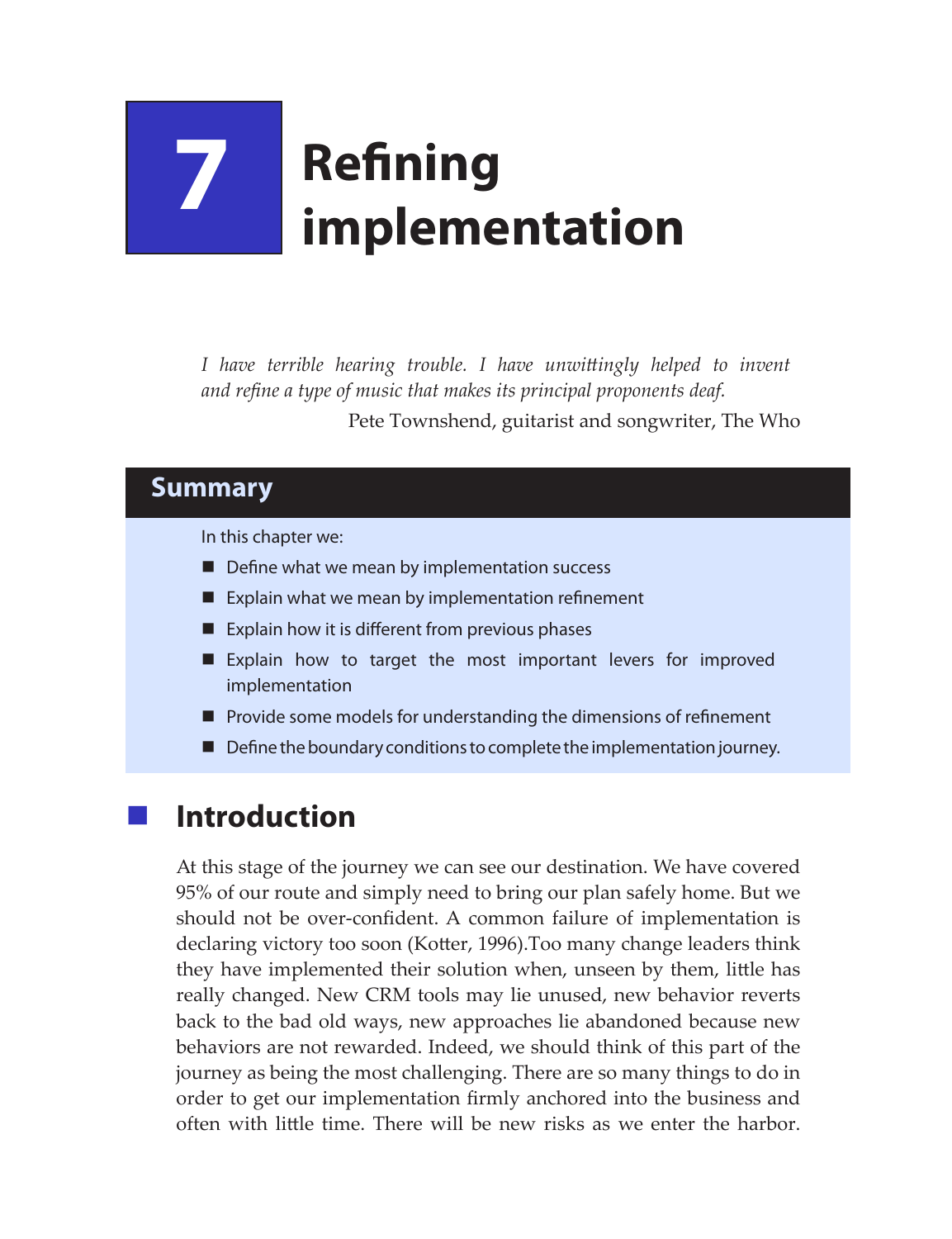We must reach port safely and ensure no navigational errors, submerged objects, adverse currents nor wayward ships will sink us as we steer our plan into port.

#### **Key principles**

- Embed the changes
- $\blacksquare$  Final 5%. But it could be the small hole that sinks your ship.
- Recognize what drives embedded, successful implementation
- Use the root cause analysis of Appendix 2
- Focus on the drivers of success
- Adopt a continuous improvement philosophy
- Implementation is a process, not a program.

#### **Case story: refining a global phenomenon**

The X-Factor has been a global implementation success story. It was piloted in the UK in 2004 and has now been rolled out (in various versions) to 40 countries worldwide from Albania to the USA. Over the last eight years its format has been continuously tested and refined to maintain its appeal. It may be at the end of its (first) implementation cycle now but it has been an incredibly profitable program. Without this continuous refinement, it would not have lasted long in the competitive world of prime-time TV.

Gareth Rees, from the marketing advice website, www.wearethefreeradicals.com explains why you should admire the X-Factor for its marketing, regardless of what you think about its music!

## **The X-Factor**

It's not for me to judge the X-Factor. Whether you love the X-Factor, don't care about the X-Factor, or would rather glue your head to a wasps' nest than watch it, there's a crucial marketing lesson to be learned. Let me hit you with the facts:

- At its peak on Saturday 11th December 2010, the program was watched by 18.8 million people [in the UK]. That's almost 60% of the total audience watching television across all the channels.
- Advertisers, including Sainsbury's, X-Box and Chanel, spent £25million (\$39m) on slots during the breaks. Marc Mendoza of the Media Planning